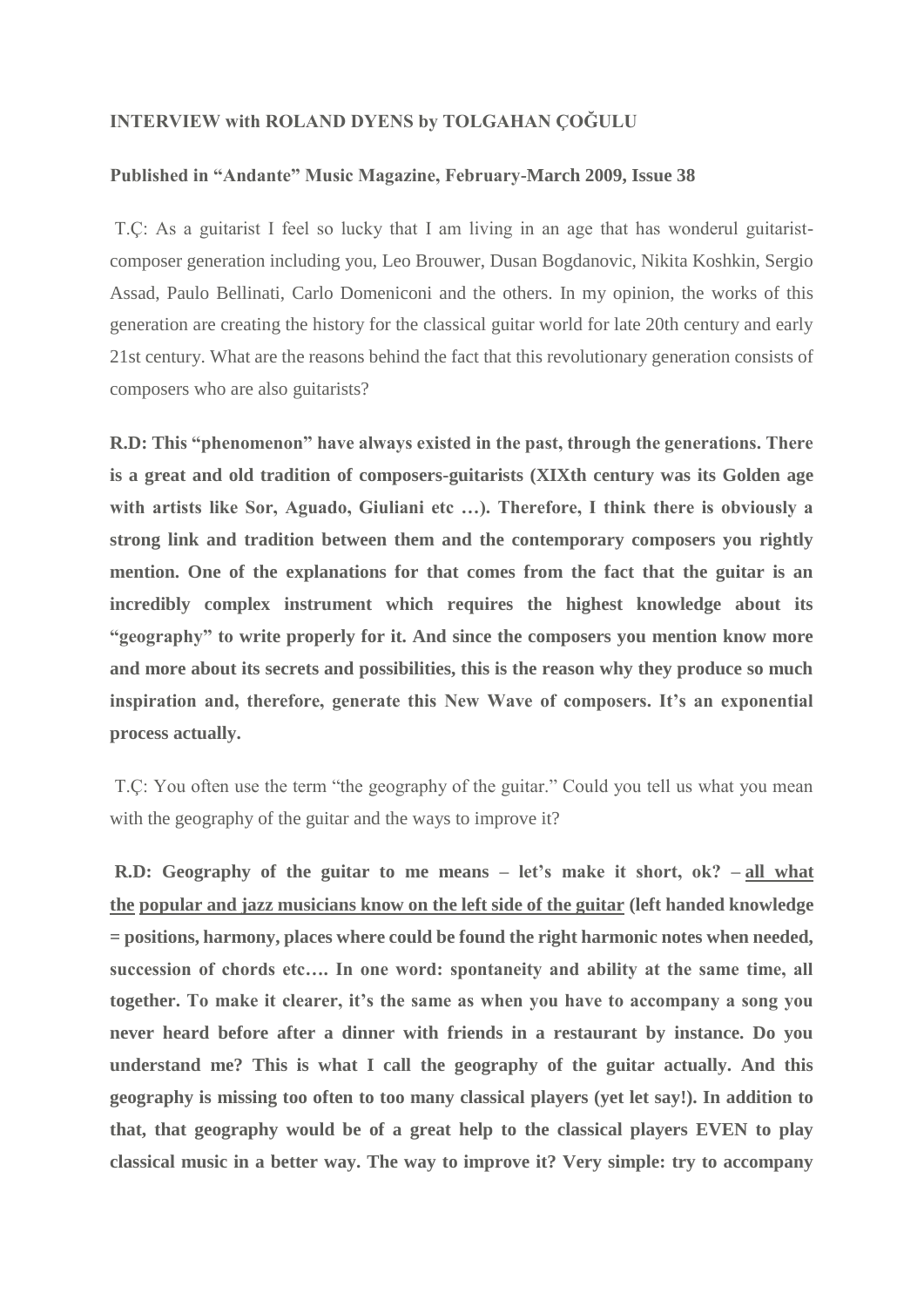**simple songs on and on first of all; then make it a bit more sophisticated and so on. Even if you feel ignorant at the begining of that process that "spontaneo-ability" should become natural soon or later anyway.**

T.Ç: Each of your arrangements have a special flavor when you play with the classical guitar. What are the key formulas for that? Which steps you follow to get a good fusion in these arrangements?

**R.D: I have no "magic trick" for that, but just love and respect for the music and the arranger I'm working on through and for this instrument I know a bit: the guitar. Finding the right spirit and the relevant mood in arranging a piece for solo guitar (process that I always did consider as a full Art actually – nothing to do with a transcription of course – everything's possible with 2 guitars, even New World Symphony by Anton Dvorak!) is the Major Key to me. Arranging is the contrary of doing something about you know, very soon, it will not sound great on the guitar. Arranging is renouncing sometimes. Arranging is the "Art of sacrifice" in a way. You should know what has to be sacrificed (basses, middle notes or whatever) in order to make a real guitaristic and great stuff. And more than this: a great arrangement should bring a new light on the piece you are arranging, especially if it originally was written for another instrument (the piano most of the time). The difficult challenge in that is to avoid, by all means, to make a terrible and ugly fusion, a kind these "musical salads" I hate (Flamen-Classijazz-Contempo-Brazil stuff). That's why I mentioned this concept of respect and right mood first of all. And above all: the concept of taste. And this is definitely the most impossible thing to explain objectively. Taste! What is taste? To my opinion, there is taste and/or no taste, nothing else. Bad taste is a mere pleonasm actually. And unfortunately, no one, ever, will be able (nor allowed) to give "Taste Master Classes."**

T.Ç: We know that the first pages of your many scores are like "How to Play Contemporary Guitar?" methods, explaining all the techniques you use in detail. In addition to this, the preface of your book "20 Letters" is like a guitar method explaining three important approaches for classical guitar that can not be found in conventional guitar methods. You are giving many masterclasses in many festivals and you are a Professor of Guitar in Conservatoire National Supérieur de Paris in the last 9 years. How should be the guitar education in the world in 2000s? What is your method to teach the standard and contemporary techniques together to your students?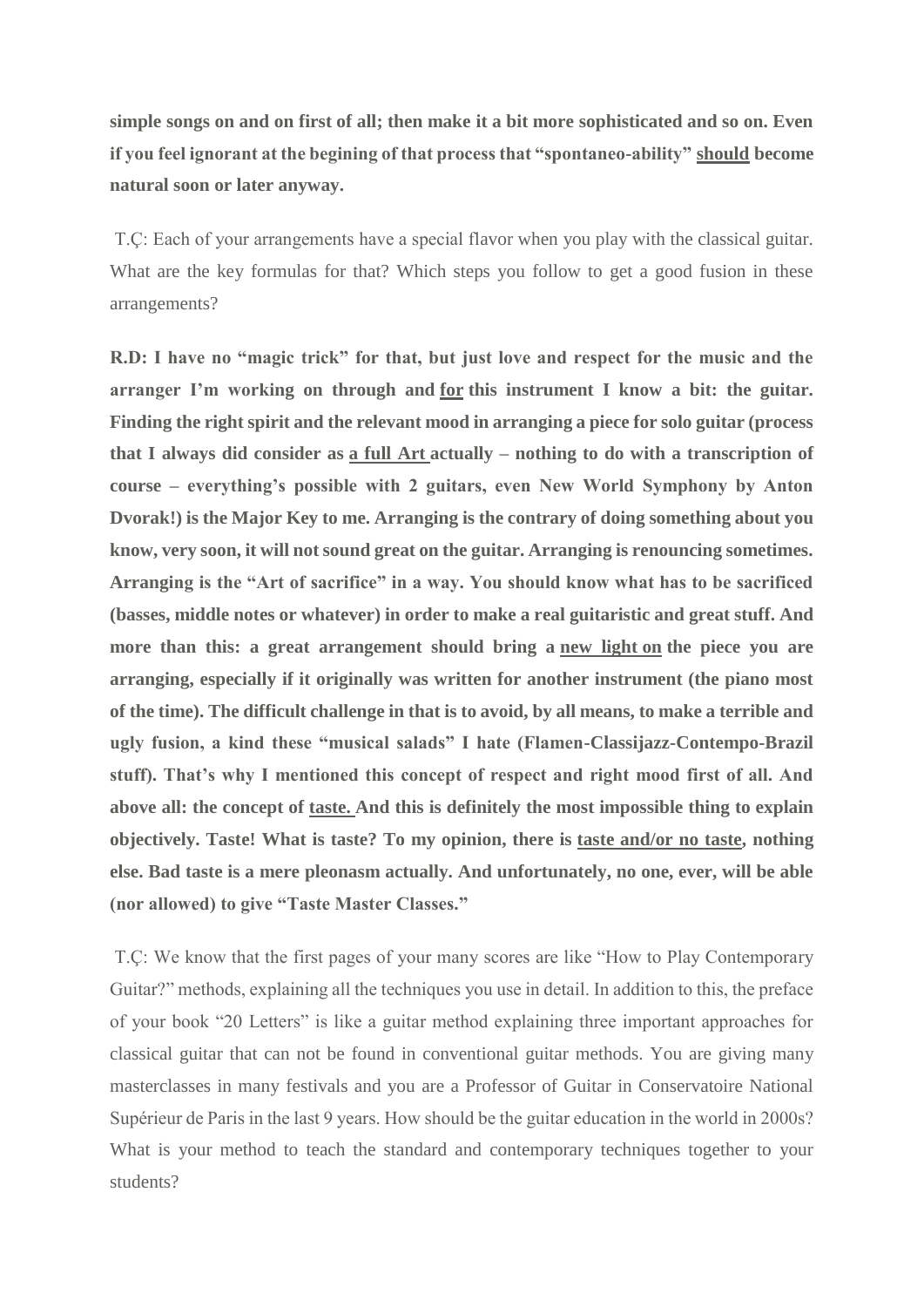**R.D: I'm convinced that the guitar education in the next decades should necessarily tackle issues like "accurate listening" than "fast moving fingers" if you see what I mean. Guitar playing nowadays is becoming an Olympic Sport all over the world more than an Art and an Emotion (of course we have exceptions and beautiful ones here and there). But, let's be careful with the Olympic Games Syndrome at least!!** *Listening* **to my opinion, means taking care of any single note, avoiding either bad resonances or squeaks on the low strings, things (wrongly) called "details" but which are the essential to me since the guitar playing of Tomorrow will need all that care to be recognized and loved as it should**  deserve. I have no particular "method" with the students except making them taking **advantage of my experience as both a player and a composer. So "listening carefully" to our playing is THE key according to me.**

T.Ç: Do you have projects to gather your huge experience in classical guitar teaching in a book or DVD format?

**R.D: No, I don't plan to record a DVD to explain all these elements. Just the "live Master Classes" are enough to me in order to spray my "philosophy" and personal approach of guitar playing around. My main goal is that I manage to convince the students that I cross on my path about my vision of guitar playing, even a few of them. I'm not a Guru, though, not at all !! Please, don't think this even half a second J Just an artist that needs the young generation to be more aware and more musicians than just guitar players, even good, right? This should (and hopefully will) make the difference in the future.**

T.Ç: You are travelling around the world to give recitals and masterclasses. What are your observations about the new generation guitarists?

**R.D: They are more and more captivated by the guitar then more and more curious and demanding. And this is a very good thing. The new generation of guitarists do have an incredible "appetite" in learning actually. And it makes absolutely sense since the amount of knowledge we have at our disposal today is increasing every day. And of course, they are better and better instrumentalists, no question on that. Nevertheless, the musical level could be much improved still for the reasons I tried to make clear through my previous answer.**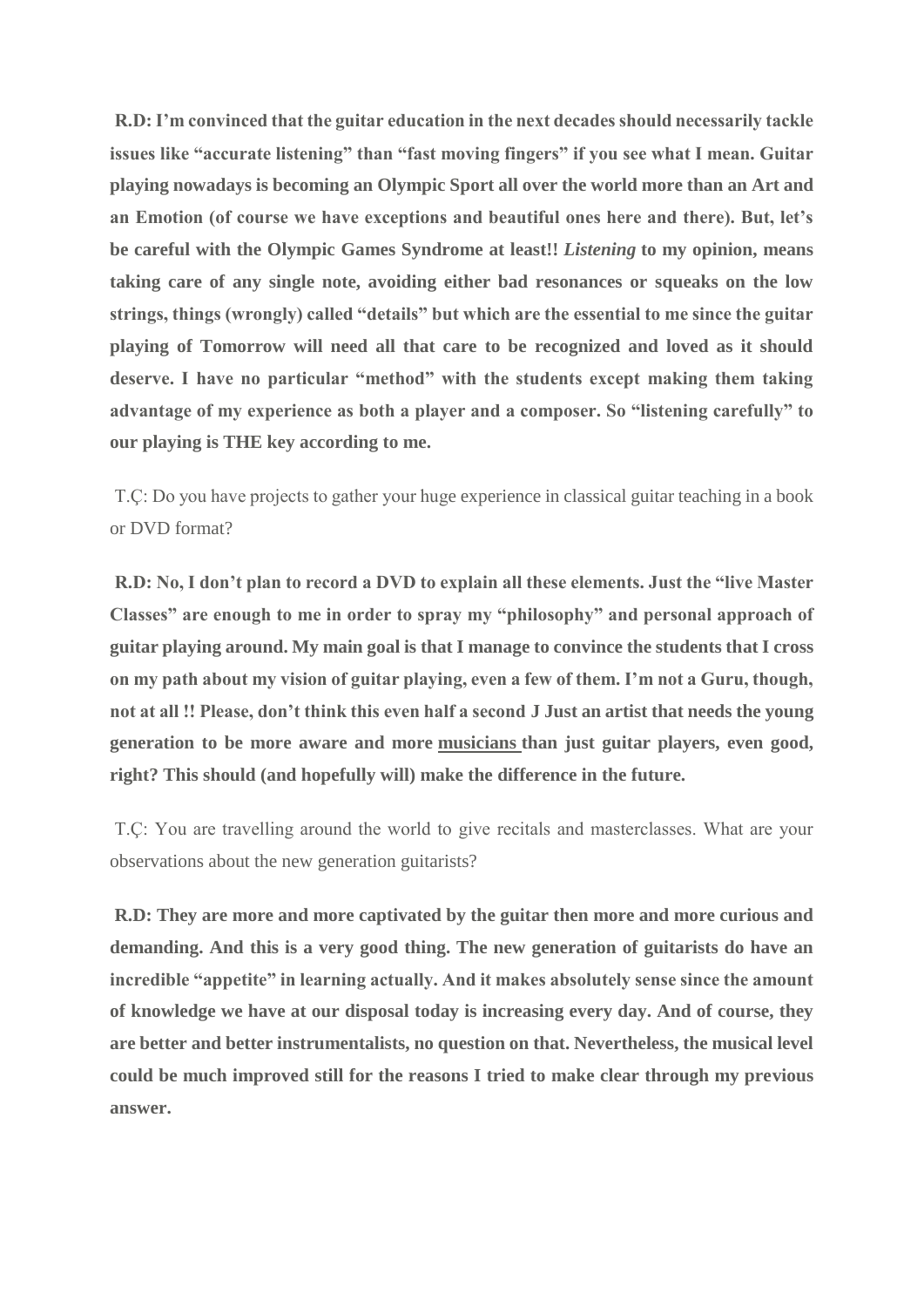T.Ç: What are your music projects for the future (short-term and long-term)?

**R.D: The very next step will be publishing both a cd and a Book on 11 arrangements I did on Pixinguinha's music (one of the founder of chôro in Brazil – He is a myth there). So I'm currently working on both listening to the 1st edit of the cd and correcting the proofs for the scores. It's a lot of work !! The whole thing should "come to the life" at GSP (San Francisco) by mid-March. Then, the following expected project is a commission for a guitar duo (***Chroma duo***, a great duo from Baltimore), then I don't know, nothing's special planned yet. Maybe something like "20 New letters". But really easy that time !! (I really thought they were very easy at the time I wrote them but they are not that much in fact). Writing both very easy and "sexy" pieces is one of the highest challenges I know in my life. "Yes I can!" (as Obama said)..**

T.Ç: You were born in Tunisia and lived there until you are six. But the maqam-based Arabian music has not influenced your pieces much like other musics except some of your works like "Hamsa." Are you interested in maqam music?

**R.D: I know what you mean. Yes, this music is quite interesting and beautiful actually. But the fact I was born in Tunisia is not a sufficient factor to explain I would be particulary moved or touched by this kind of music more than another (look at Domeniconi's music by the way – he is my exact contrary! : he is an Italian born then turned a "Turkish" composer somehow..). But maybe you could find some "unconscious" (or less unconscious) elements of this traditional music from North Africa in some part of my music, except Hamsa. Why not in some of my starting concert improvisations, who knows? But you know what about that "influences" issue? I do believe – not in reincarnation but in its "opposite" somehow – I do believe in previous lives. For this, I believe sometimes that I used to be a Brazilian man in one of my previous lives J. I feel so close from Brazilian people, the way they behave and anything that speaks about Brazil and its culture.**

T.Ç: This is the second time you are coming to Turkey for a concert. What were your observations about guitarists when you came to Ankara in 2007.